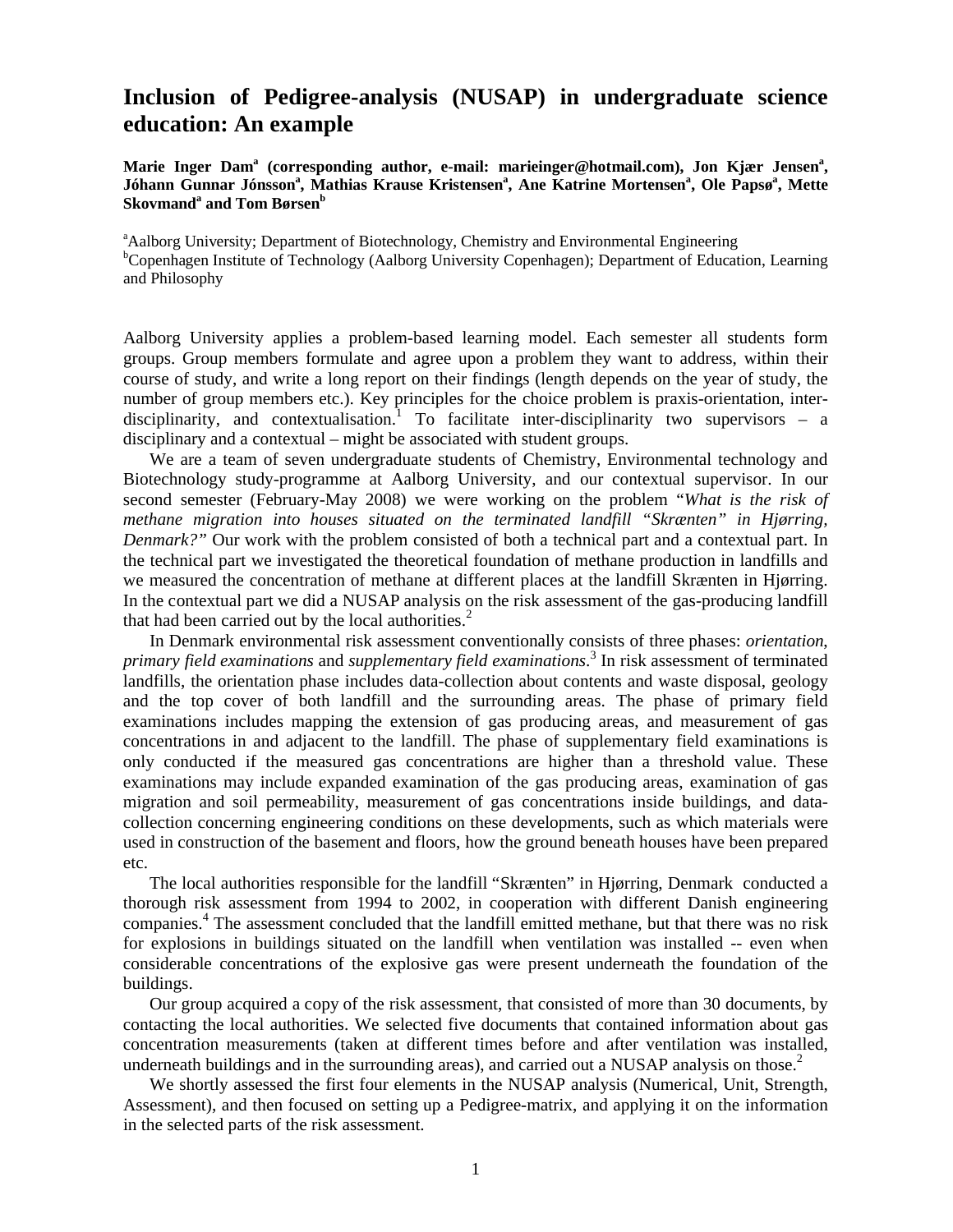The Pedigree-matrix we set up, is shown in table 1. It is based on the matrix presented and explained in the nusap.net tutorial "NUSAP".<sup>2</sup> We have customized our matrix to our specific case. The main differences are the change of name in the first criteria from "Definitions and Standard" to "Problem", and the change of the definitions of grade 3 and 4 within this criteria. Also, we only saw the need of one grade of 0 in each criteria.

| Grade          | <b>Problem</b>                         | <b>Data-collection</b><br>and analysis | <b>Institutional</b><br>culture   | <b>Review</b>  |
|----------------|----------------------------------------|----------------------------------------|-----------------------------------|----------------|
| 4              | Scientific experts<br>and fieldworkers | Task-force                             | Characterized by<br>dialogue      | External       |
| 3              | Scientific experts                     | Direct survey                          | Characterized by<br>accommodation | Independent    |
| $\overline{c}$ | Convenience                            | Indirect survey                        | Characterized by<br>obedience     | Regular        |
|                | Symbolism                              | <b>Educated</b> guess                  | Characterized by<br>evasion       | Occasional     |
| 0              | Unknown                                | Unknown                                | No contact $\ell$<br>Unknown      | None / Unknown |

*Table 1.* The Pedigree-matrix that we applied to the five documents from the risk assessment of the landfill "Skrænten", Hjørring, Denmark.

To evaluate the quality, and thereby the reliability, of the information in the risk assessment documents, six of the seven students in the group acted as "experts", and assessed the five documents individually in comparison to the criteria in our Pedigree. We justified our role as "experts" by noting that we had been working with the subject matter in 8-10 weeks prior to the NUSAP analysis.

Based our six individual assessments an average was calculated for every document for each of the four Pedigree-criteria. The results are displayed in the kite-diagram shown in fig. 1 (the five documents are represented by different colours). The highest and lowest of our assessments for the specific document "Purple"*,* are displayed in another kite-diagram, showed in fig. 2, giving a rough outline of the spread of our assessments.



*Fig. 1.* Kite-diagram displaying the average Pedigree-results of each of the five documents. The documents are named Blue, Red, Green, Purple and Light blue.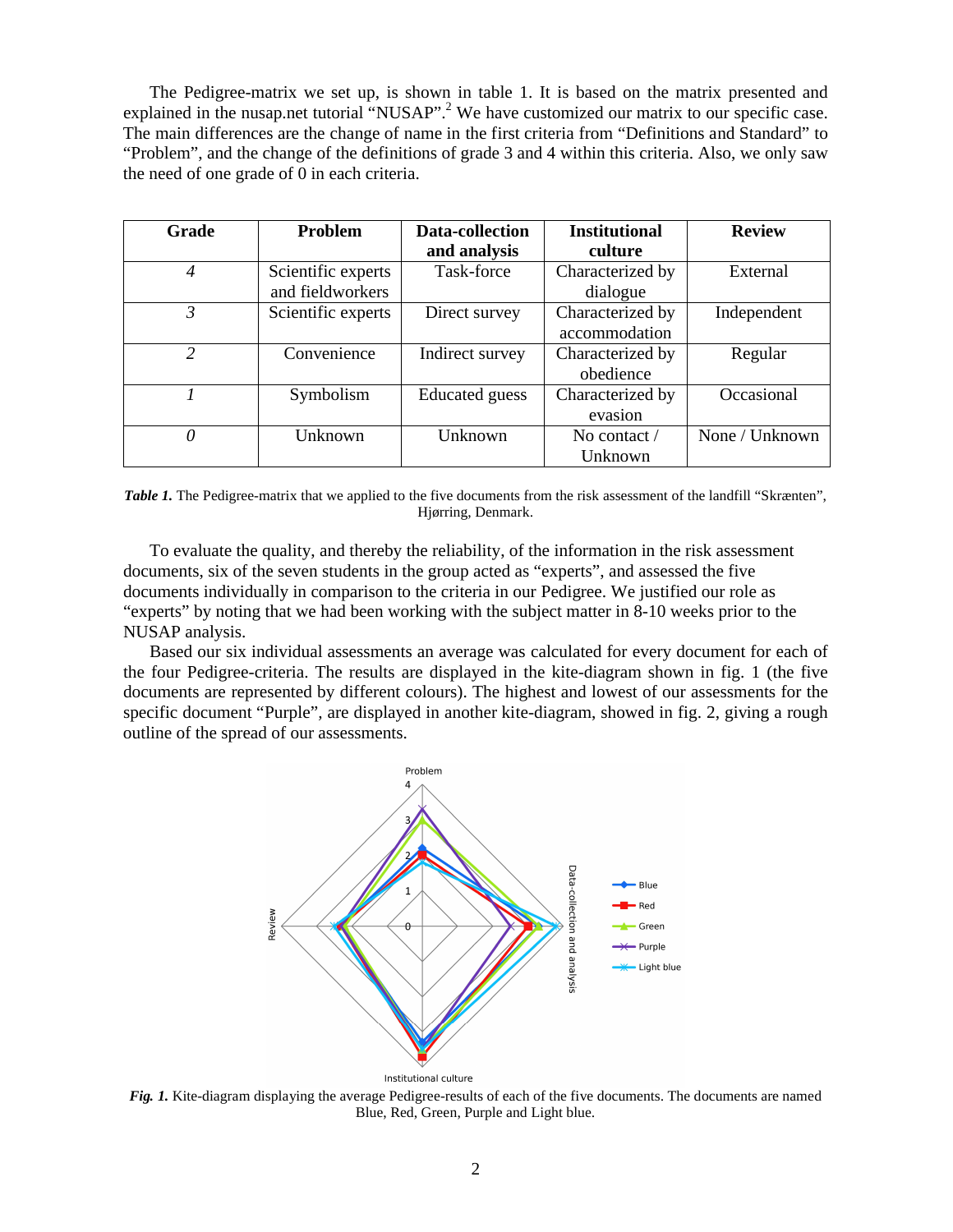

*Fig. 2.* Kite-diagram displaying the lowest (Lowest, light green) and highest (Highest, dark green) of our "expert" assessments on the document *Purple* from Fig.1.

The average results of the five individual documents (fig. 1) show that the assessments of the criteria "institutional culture" and "review" are similar for the five documents, whereas the average values for "problem" and "data-collecting and analysis" differ considerably from document to document. "Institutional culture" is assessed very high, "review" around middle, "problem" and "data-collecting and analysis" from just below 2 to close to 4.

The average assessment of the criteria "problem" in the document "Purple" is close to excellent (grade 4) as the only one of the five documents in this criteria. This means that the local authorities initiating the risk assessment, scientific experts and people working in direct and daily contact with the landfill agreed on the problem addressed in the purple document. This high grade suggest dialogue, which here means involvement of stakeholders in the formulation of the problem.

Also in the criteria "data-collection and analysis", only one document has been graded close to excellent. We find the highest average in the document "Light blue". The grade 4 in this criterion, signifies that data-collection and analysis was carried out by a task-force – i.e. a diverse group of experts with extensive knowledge within the area – that produce information that is tailored to the problem at hand.

The high average assessment of institutional culture in all the documents reflects a transparent and non-authoritative environment characterized by dialogue. Our assessment of review, a little above middle, tells that no external or independent parties have reviewed the documents.

If we are going to make a specific conclusion on the quality of the local authorities' risk assessment of the terminated landfill, based on our results, it would be that the presentation of information in the risk assessment needed to do the Pedigree-analysis, could have been higher. The documents reflect, at best, a high amount of implicit or tacit knowledge. Furthermore, the presence dialogue the institutional culture is not consistently reflected in the assessment of other criteria. Stakeholders are rarely asked when problems are formulated or when results are reviewed.

It was not easy to apply the Pedigree / NUSAP tool to the risk assessment, due to the high degree of tacit knowledge in the analysed documents. The five documents originate from different sources, and none of them seem to be prepared for scrutiny with the NUSAP tool. Our results may be affected by the group's inadequate understanding of uncertainty assessment and the NUSAP tool: It was for example not easy to differentiate between the middle grades in the Pedigree-matrix.

It is interesting to notice the considerable variation in our individual assessments within each criterion, illustrated by the document "Purple" (see fig. 2). Can this be accounted for on the basis of our lack of experience in the exact sciences? Would the assessments of trained scientists and engineers have been any different? In a quantitative normal scientific risk assessment, more experience would produce more homogenous results. However, in post-normal science, a